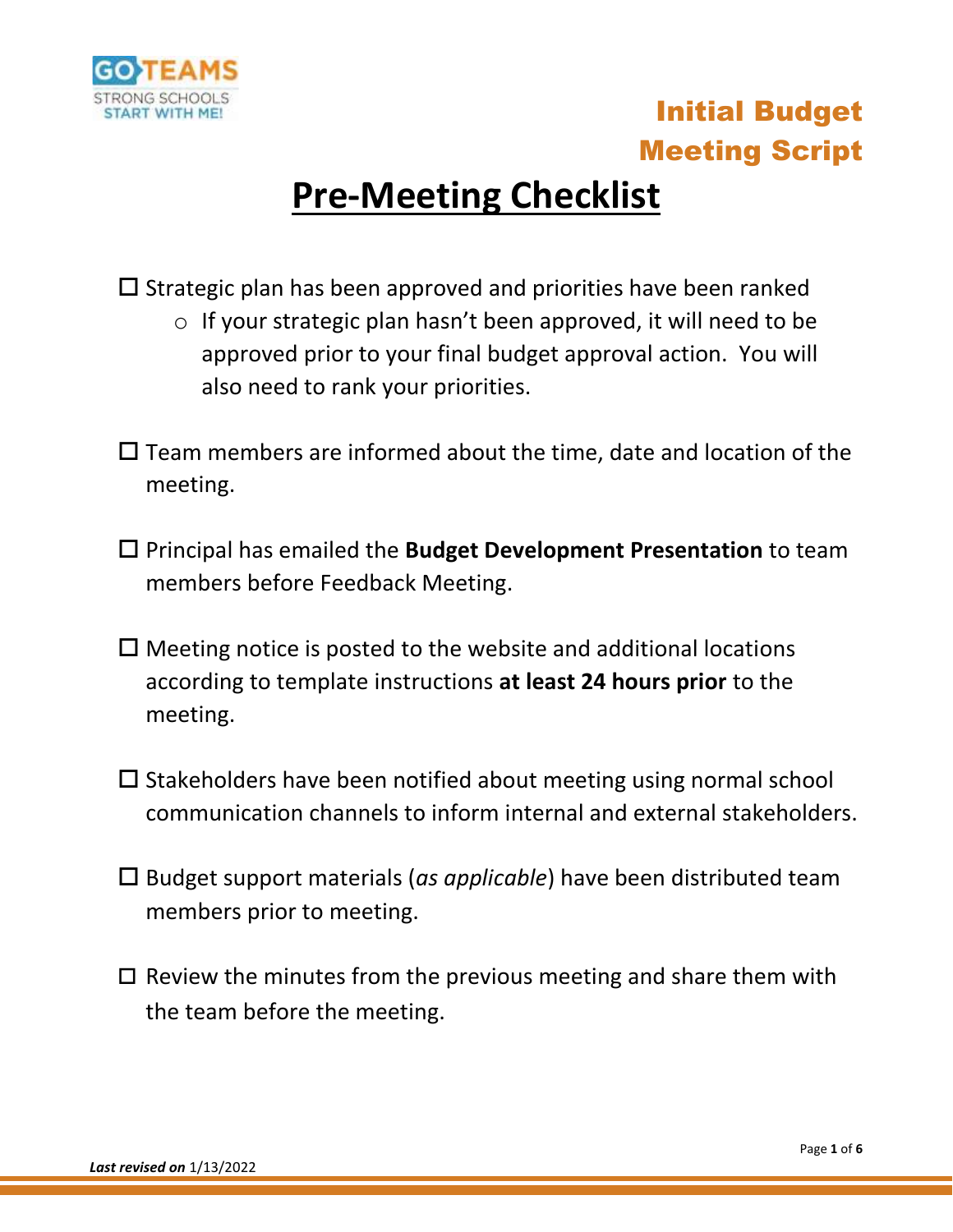

# **I. Call to Order**

# **MEETING LEADER- CHAIR**

Good Morning/Afternoon/Evening. Welcome to [insert school's name] GO Team Meeting, where we will follow the agenda as it has been emailed to you and publicly noticed.

I am pleased to call this meeting of the [insert school's name] GO Team to order.

Our first order of business is to **call roll and review our Norms**. The secretary will now take the roll.

# **II. Roll Call, Establishment Of Quorum**

# **SECRETARY**

*[Calls roll of GO Team members and records them on the minutes worksheet; records names of members not present and reads or distributes the previous minutes and any additional materials.]* 

# **CHAIR**

This team will only be able to take official action if a quorum is present. [insert name of appointed interim secretary], **is there a quorum present**?

# **SECRETARY**

**YES**, there is a quorum present OR **NO**, there is not a quorum present.

## **CHAIR**

#### *If there is no quorum present:*

We do not have a quorum present. A quorum is the minimum number of members who must be present at a meeting to transact business. We needed a majority of GO Team members in attendance to vote on the agenda items. Having a quorum protects the school by preventing a very small number of members from taking action on behalf of the entire school.

*If you do not have a quorum, proceed to the Information Items on the agenda or adjourn the meeting.* 

*If there is a quorum present, proceed to the Action Items on the agenda.*

## **III. Action Items**

#### **A. Approval of the Agenda**

## **CHAIR**

Our first order of business is to **Approve the Agenda**. This was provided to you and copies are here. Are there any changes to the agenda? *[If changes are offered and the majority agree, amend the agenda as appropriate.]*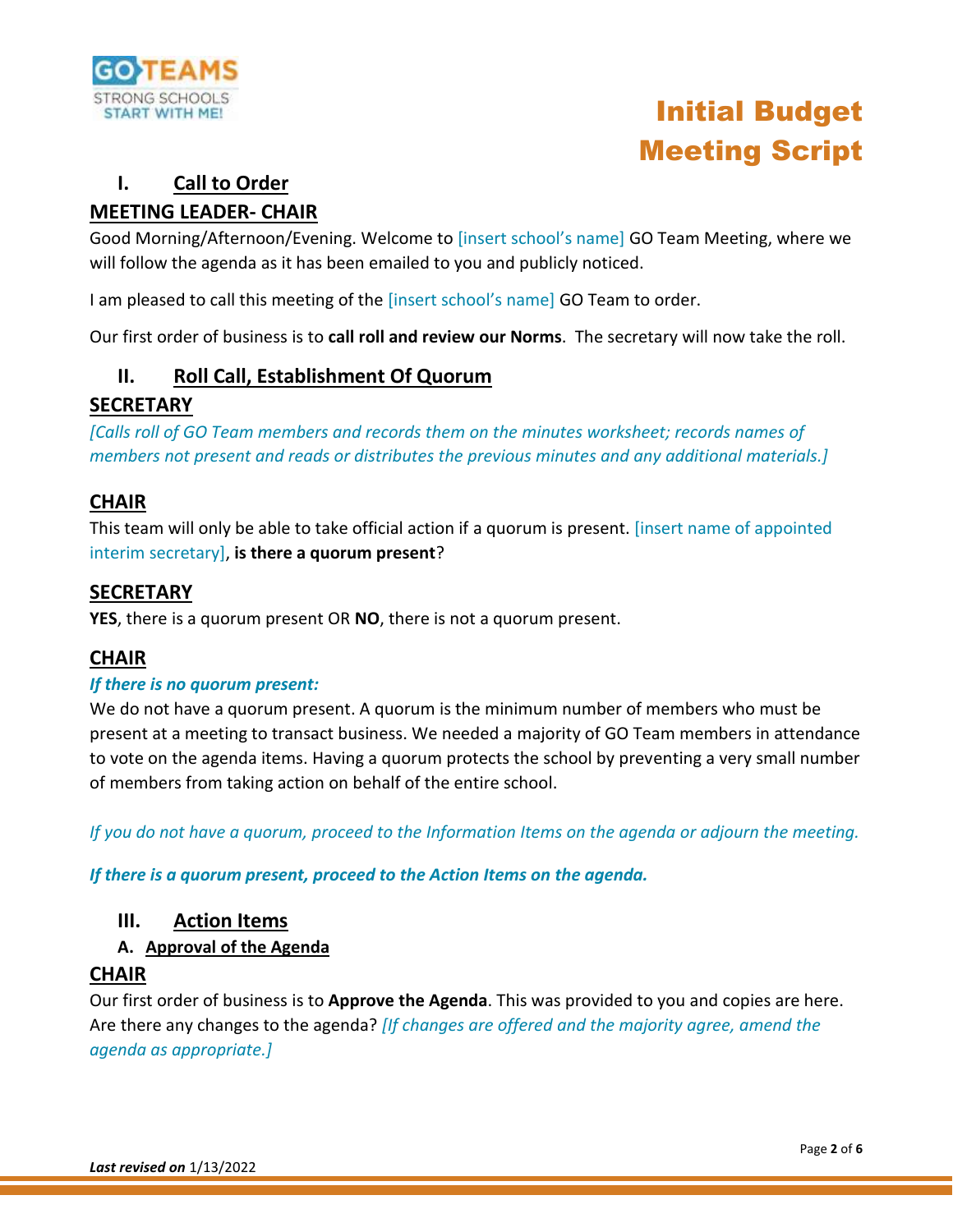

May I have a motion to **Approve the Agenda**? A second? *[Note names of the members making the seconding the motion]*. All in favor, please raise your hand. All opposed, please raise your hand. Any abstentions? Please raise your hand. *[The secretary will note how each member voted.]*

#### **B. Approval of the Minutes**

We will review and **Approve the Meeting Minutes** from our last meeting. The minutes have been provided to you. Are there any corrections?

*If corrections are offered, the Chair permits discussion by the members, just to be sure everyone agrees that the correction is accurate. The secretary then enters the corrections on the master copy. When no further corrections are offered, the Chair says,* 

If there are no (further) corrections, may I have a motion to approve the previous meeting's minutes? A second? *[Note names of the members making the seconding the motion]*. All in favor, please raise your hand. All opposed, please raise your hand. Any abstentions? Please raise your hand. *[The secretary will note how each member voted.]*

#### **C. Strategic Plan Review and Update** *(if not previously completed)*

Our first **Action Item** is to review and update the **Strategic Plan** (Complete only if the GO Team has not approved the Strategic plan)

**Chair**– We will now hear from the principal as they review the final strategic plan. *{Principal reviews the strategic plan and answers team member questions.}* 

Are there any questions or discussion about this Action Item? *[Permit the GO Team a limited amount of time to review the Action Item – this Item should have been a Discussion Item at a previous meeting, therefore the GO Team shouldn't require much time]* Chair will facilitate the discussion and then make a motion to approve the strategic plan.

After discussion has ended the chair says, Do I hear a motion to accept the updates of the strategic plan?

**When the motion is moved and seconded**, the chair responds - May I have a motion to adopt this Action Item? A second? *[Note names of the members making the seconding the motion]*. All in favor, please raise your hand. All opposed, please raise your hand. Any abstentions? Please raise your hand. *[The secretary will note how each member voted.]*

**When the motion is not moved and seconded**, ask for a motion to discuss. If the discussion is moved and seconded, the chair responds -It has been moved and seconded. All in favor raise your hand *{Wait for members to vote.}* All opposed raise your hand. *{Wait for members to vote. Announce the winning group after this vote.}*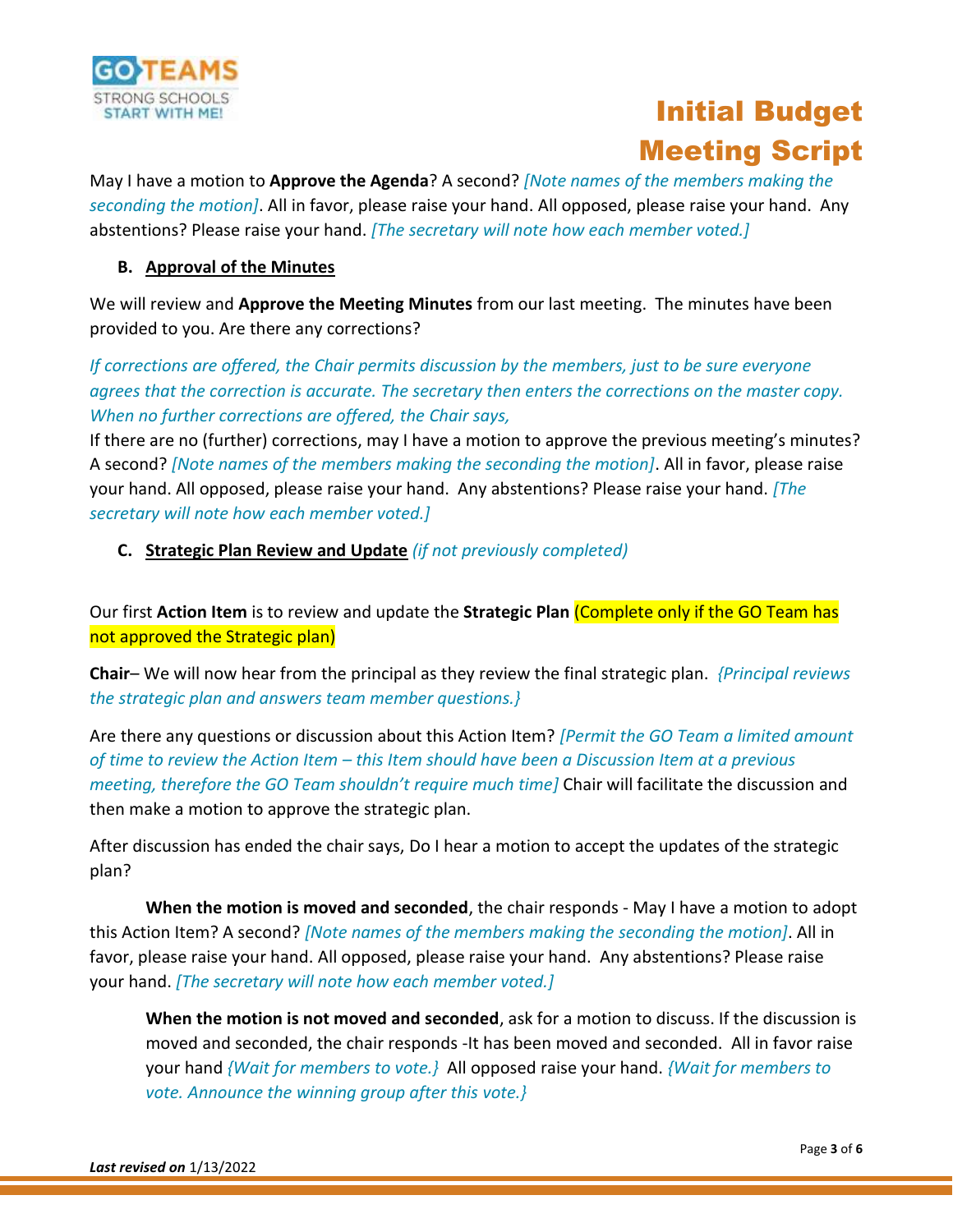



*[Note to Chair & Secretary: Record any changes to the Action Item in the minutes.]*

#### **D. Rank Strategic Priorities**

Our next **Action Item** is to **rank our Strategic Priorities** (Complete only if the GO Team has not previously ranked the priorities.)

**Chair**– Based upon our approved Strategic Plan, we now need to rank our priorities for next school year. This ranking will guide how the principal focuses budget expenditures to address the top priorities.

*[Permit members of the GO Team a reasonable amount of input in the discussion. As much as possible, try to keep the team on topic and on task. Once the GO Team reaches a consensus, move to a motion:]*

Are we agreed with the presented ranking of our school priorities? Are there any questions or further discussion about this Action Item? *[Permit the GO Team a limited amount of time to review the Action Item – this Item should have been a Discussion Item at a previous meeting, therefore the GO Team shouldn't require much time]*

After discussion has ended the chair says, Do I hear a motion to accept the ranking of our priorities of the strategic plan?

**When the motion is moved and seconded**, the chair responds - May I have a motion to adopt this Action Item? A second? *[Note names of the members making the seconding the motion]*. All in favor, please raise your hand. All opposed, please raise your hand. Any abstentions? Please raise your hand. *[The secretary will note how each member voted.]*

**When the motion is not moved and seconded**, ask for a motion to discuss. If the discussion is moved and seconded, the chair responds -It has been moved and seconded. All in favor raise your hand *{Wait for members to vote.}* All opposed raise your hand. *{Wait for members to vote. Announce the winning group after this vote.}*

*[Note to Chair & Secretary: Record any changes to the Action Item in the minutes.]*

#### **IV. Discussion Items**

#### **a. Budget Allocation and Development Presentation**

**Chair:** We will now move to the **Discussion Items** on our agenda. We will now move to our next item the Budget Allocation and Development Presentation. *{Principal explains the school's allocation as was given in the presentation that was sent to GO Team members before the meeting. Principal will also entertain clarification questions from GO Team members.}*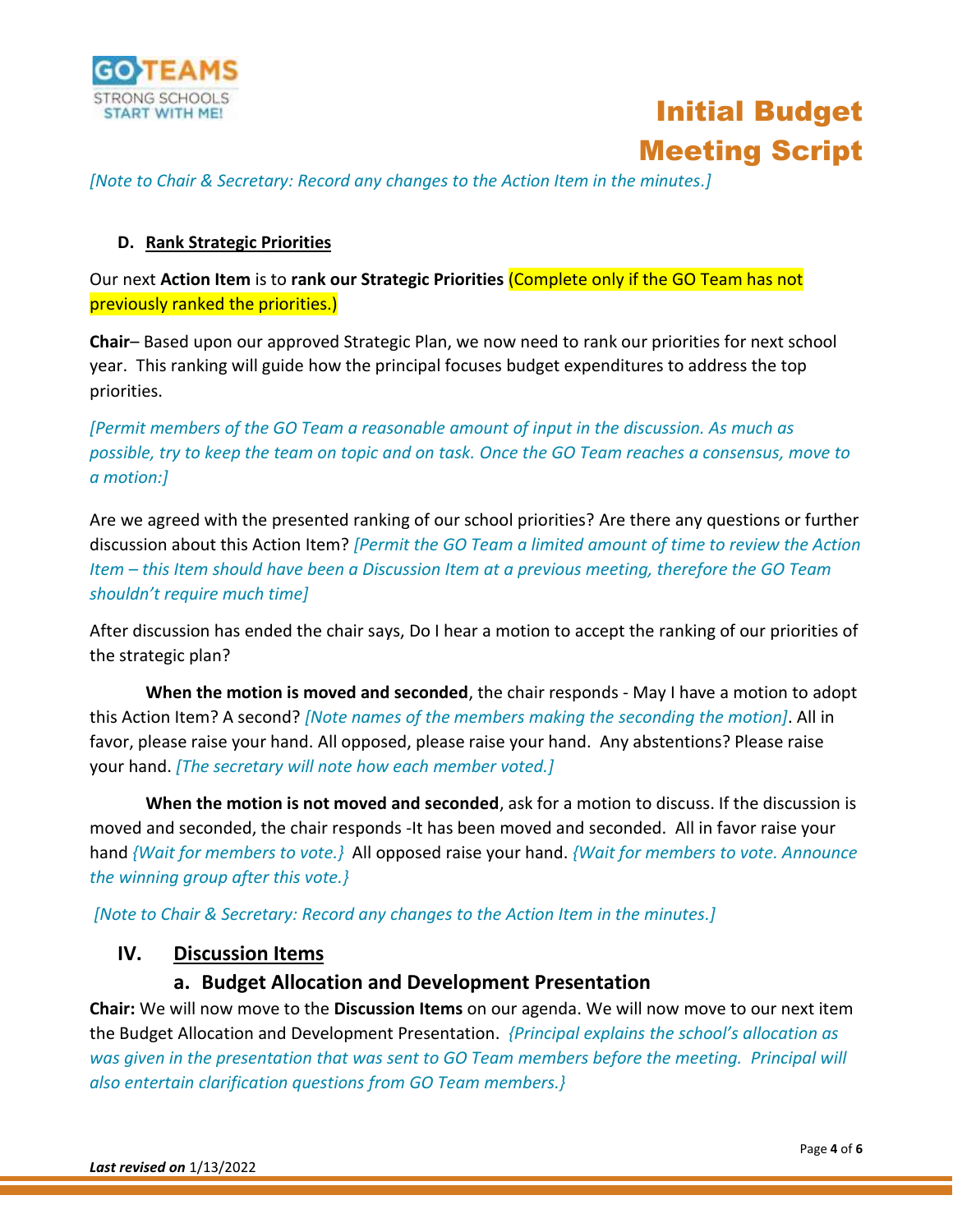

After discussion has ended the **Chair** says, Thank you Principal \_\_\_\_\_\_\_ for sharing this information. I am sure after we have had an opportunity to review it again, we might have additional questions for the **Budget Feedback Meeting**.

*[For each Discussion Item, permit members of the GO Team a reasonable amount of input. As much as possible, try to not let a person speak twice to a topic until everyone else has had an opportunity to speak. If your meeting time is running out, ask for a motion to Table any or all Discussion Items until the next meeting.]*

# **V. Information Items**

We will now move on to **Information Items**; first is the **Principal's Report.**

#### **PRINCIPAL**

*[The Principal will give a report.]*

## **CHAIR**

Thank you Principal [insert Principal's name]. We will now hear about additional Information Items. *[Complete all Information Items on the Agenda as appropriate.]*

## **VI. Announcements**

We remind all non-APS staff GO Team members to reset your APS Email password, if you have not done so in the last 60 days.

Does anyone have any additional announcements? *[Permit GO Team members to provide additional Announcements, as appropriate.]*

## **VII. Adjournment**

## **CHAIR**

We have reached the end of our agenda. Is there any additional business at this time?

*[If there is additional business, determine if it should be addressed immediately, or placed on the next meeting's agenda. Once this discussion as concluded, then ask:]*

May I have a motion to **Adjourn** the meeting? A second? *[Note names of the members making the seconding the motion]*. All in favor, please raise your hand. All opposed, please raise your hand. Any abstentions? Please raise your hand. *[The secretary will note how each member voted.]*

Meeting is adjourned. *[The secretary will record the actual time in the minutes.]*